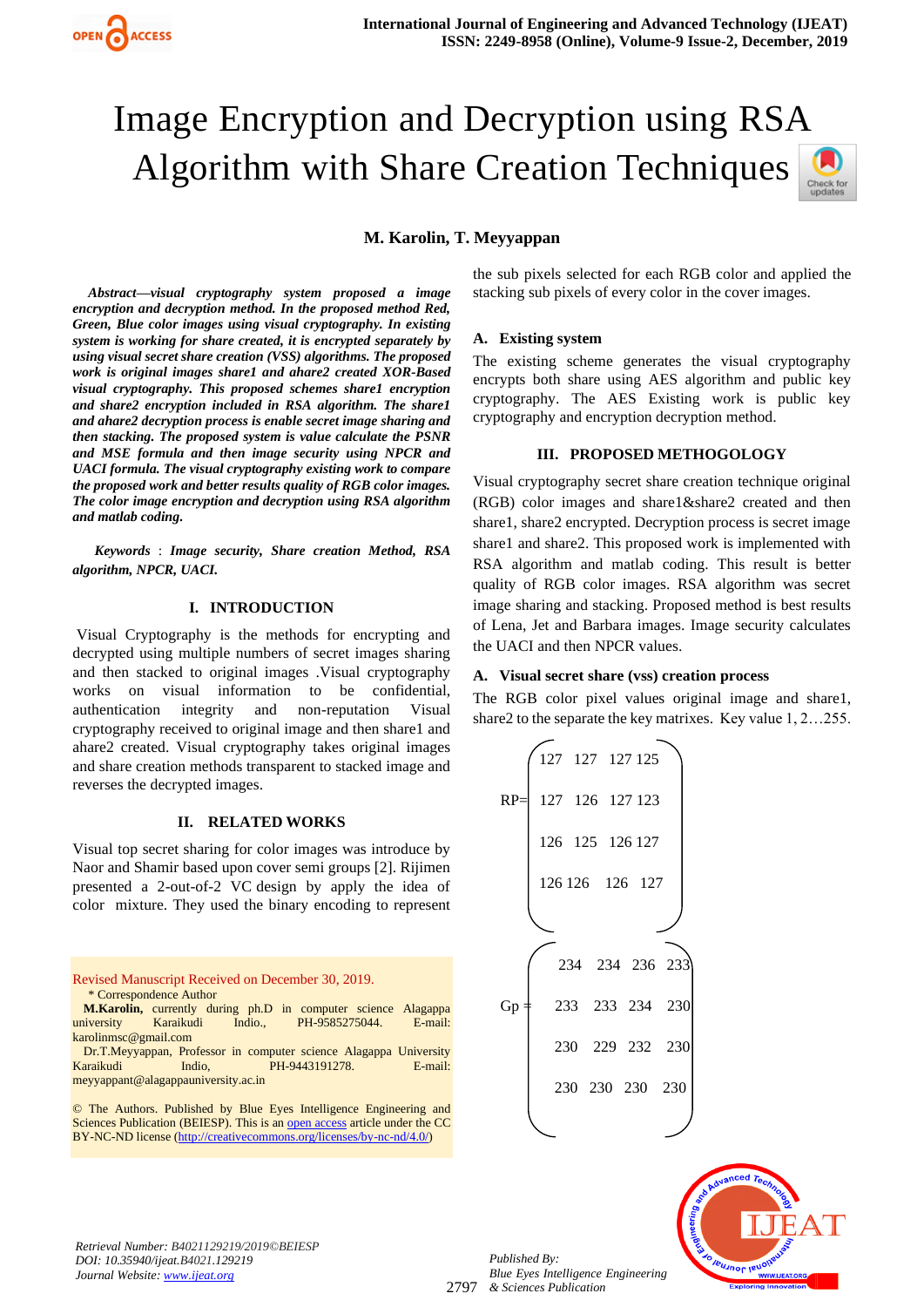$$
BP = \begin{pmatrix} 125 & 123 & 122 & 116 \\ 121 & 118 & 117 & 112 \\ 113 & 111 & 111 & 107 \\ 110 & 107 & 106 & 105 \end{pmatrix}
$$

After that, basics matrix based created the shares shown in below matrix. For example R band share creation process initially generate the empty matrix this contain the 255 pixel values and VSS process based shares are created.



#### **B. Key generation process**

In the confidential image, the secret key  $K_m$  is provided by the column transformation can be worked out on the confidential image. Two keys are employed in the visual cryptography.

 $K_p = H^*K_m$ 

Let generate the key matrix  $K_m$ 



#### **C. RSA Algorithm**

The proposed algorithm developed by Rivest, Shamir Adlemenz). RSA algorithm working with public key is encryption and private key is decryption. RSA algorithm provides a original image share1and Share1 and share2 created and then share encrypted with in decrypted. Thus results RSA algorithm to assure the confidentiality, integrity, Authenticity and non-repudiation.

*Retrieval Number: B4021129219/2019©BEIESP DOI: 10.35940/ijeat.B4021.129219 Journal Website[: www.ijeat.org](http://www.ijeat.org/)*

#### **IV. RESULT AND DISCUSSION**

The performance of the proposed scheme is image quality analyzed by using the PSNR and MSE values and then image security analyzed by using the NPCR and UACI value in all images. Proposed work best image quality and security.

| Original         | Share1    | Share2   | Share1         |
|------------------|-----------|----------|----------------|
| image            |           |          | Encrypt        |
|                  |           |          | ed             |
|                  |           |          |                |
|                  |           |          |                |
| Share2           | Share1    | Share2   | <b>Stacked</b> |
| <b>Encrypted</b> | Decrypted | Decrypte | image          |
|                  |           | d        |                |

**Fig 1. Proposed scheme for Lena (image)**

| Original  | Share1    | Share2    | <b>Share1</b> |  |
|-----------|-----------|-----------|---------------|--|
| image     |           |           | encrypte      |  |
|           |           |           | d             |  |
|           |           |           |               |  |
| Share2    | Share1    | Share2    | <b>Stack</b>  |  |
| encrypted | decrypted | decrypted | image         |  |
|           |           |           |               |  |

**Fig 2. Proposed scheme for Jet (image2)**

| Original<br>image | Share1           | Share2           | Share1<br><b>Encrypte</b><br>d |
|-------------------|------------------|------------------|--------------------------------|
|                   |                  |                  |                                |
| Share2            | Share1           | Share2           | <b>Stacked</b>                 |
| <b>Encrypte</b>   | <b>Decrypted</b> | <b>Decrypted</b> | image                          |
| d                 |                  |                  |                                |
|                   |                  |                  |                                |

Fig 3.Proposed Scheme for Barbara (image3)

*Published By: Blue Eyes Intelligence Engineering & Sciences Publication* 

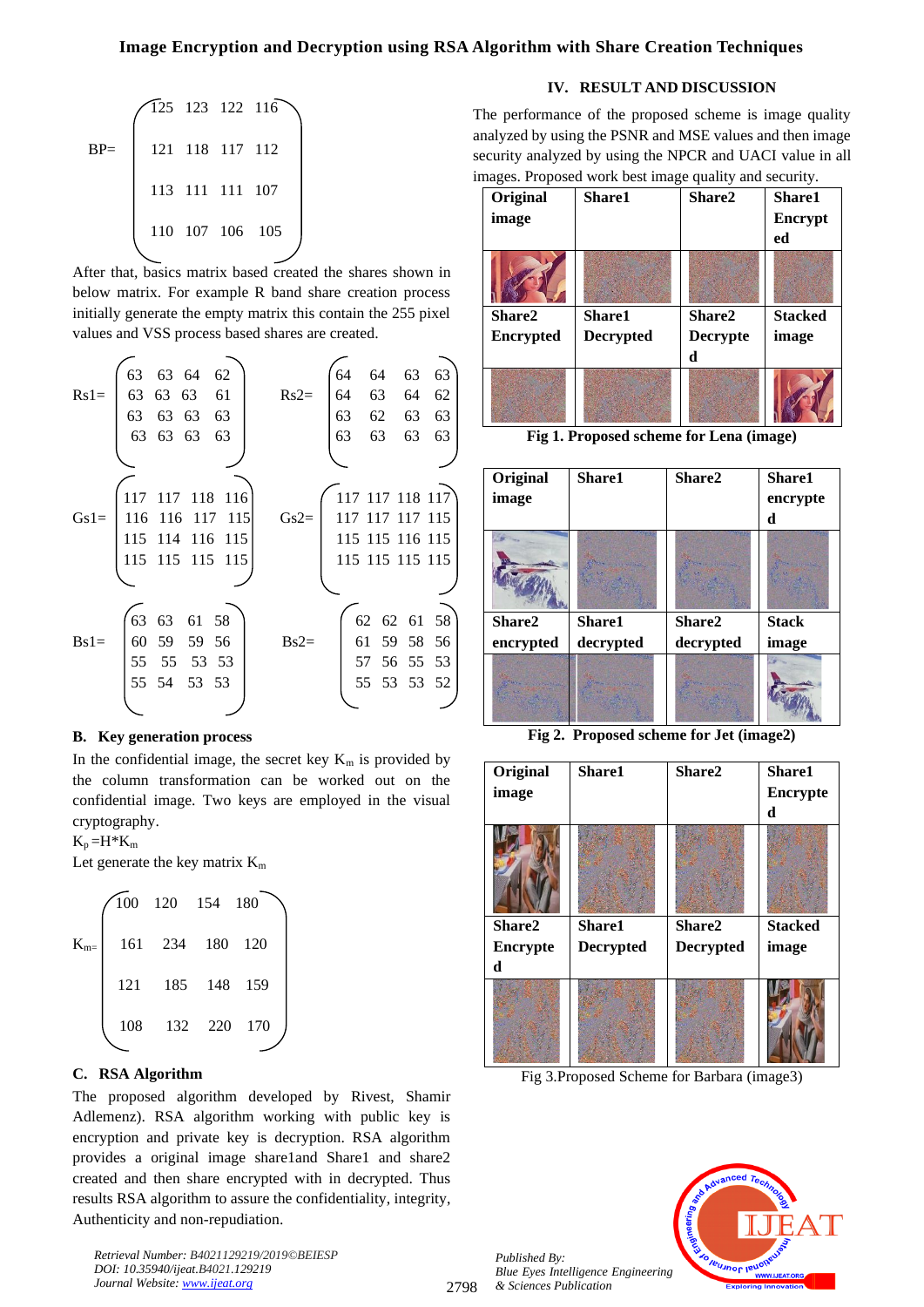

## **Table I: Performance analysis of value for the various**

| test images    |            |             |             |             |  |
|----------------|------------|-------------|-------------|-------------|--|
| <b>Images</b>  | <b>MSE</b> | <b>PSNR</b> | <b>NPCR</b> | <b>UACI</b> |  |
| Lena           | 93.44      | 69.91       | 92.16       | 18.07058    |  |
| Jet            | 87.11      | 64.73       | 90          | 17.22352    |  |
| <b>Barbara</b> | 81         | 59.27       | 87.84       | 16.37647    |  |





 **Chart2. NPCR and UACI value**

#### **A. Performance analysis of various method**

Image security and quality using NPCR, UACI, PSNR and MSE as the results and fallow the value in table 2.



| Chart <sub>3</sub> . Performance analysis of proposed method |
|--------------------------------------------------------------|
| <b>TableII: Performance of Existing Method to</b>            |
| <b>Proposed Method:</b>                                      |

| т торовса птенюм.      |                      |                        |               |                      |                     |
|------------------------|----------------------|------------------------|---------------|----------------------|---------------------|
| <b>Existing Scheme</b> |                      | <b>Proposed Scheme</b> |               |                      |                     |
| <b>Images</b>          | <b>PSNR</b><br>value | <b>MSE</b><br>value    | <b>Images</b> | <b>PSNR</b><br>value | <b>MSE</b><br>value |
| Lena                   | 85.33                | 65.88                  | Lena          | 93.44                | 69.91               |
| Jet                    | 80.23                | 59.68                  | Jet           | 87.11                | 64.73               |
| <b>Barbara</b>         | 69.43                | 54.11                  | Barbara       | 81                   | 59.27               |



Existing Method



#### Proposed Method



#### **V. CONCLUSION**

Visual cryptography proposed work is implemented with RSA Algorithm and matlab coding. Existing work is compare to the proposed work and then better results for Lena jet and Barbara images comparative analysis of image quality to PSNR and MSE and then image security to UACI and NPCR

performance for better results



2799 *& Sciences Publication Blue Eyes Intelligence Engineering* 

*Published By:*